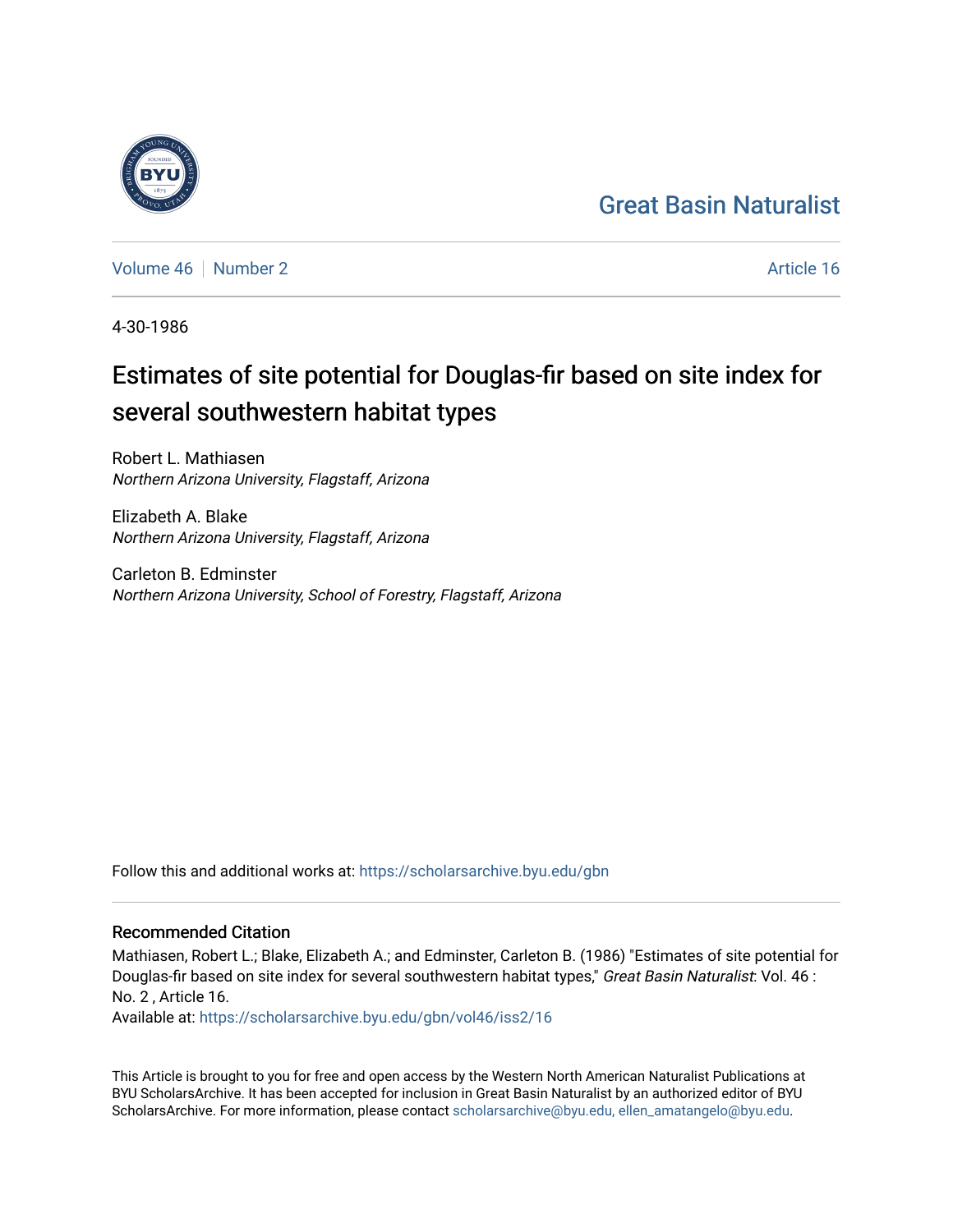#### ESTIMATES OF SITE POTENTIAL FOR DOUGLAS-FIR BASED ON SITE INDEX FOR SEVERAL SOUTHWESTERN HABITAT TYPES

Robert L. Mathiasen', Elizabeth A. Blake', and Carleton B. Edminster^

Abstract. —Estimates of site potential for Douglas-fir based on measured site indexes in <sup>450</sup> stands are compared between 10 southwestern habitat types. Significant differences in site potential are found between the habitat types studied.

Site index is currently the most widely used method of evaluating site quality or potential productivity of forest lands in the United States (Jones 1969, Husch et al. 1972, Daubenmire 1976). Site index is based on the average heights of dominant and codominant trees at a specified index age (usually 50 or 100 years). Because stands of the index age are seldom encountered, site index curves are constructed to allow for estimation of site in dex for stands older or younger than the index age by interpolation between the curves. Site index curves describe the height growth of hypothetical trees of specified site indexes.

The use ofhabitat types (Daubenmire 1952) to classify forest vegetation is gaining acceptance by land managers and researchers in the western United States (Layser 1974, Pfister 1976, Pfister and Arno 1980). One of the pri mary uses of habitat types is in timber management. Habitat types are used to compare regeneration success, succession patterns, cutting methods, and timber productivity and to develop guidelines for collecting seed and planting nursery stock (Pfister and Arno 1980).

The use of habitat types to predict forest site productivity potential is proposed by several investigators. Differences in the rate of height growth by habitat type are demonstrated for several tree species (Daubenmire 1961, Deitschman and Greene 1965, Stanek 1966, Stage 1975, Hoffman 1976). Significant differences between site indexes are also shown for habitat types (Stanek 1966, Stage 1975, Hoffman 1976). Pfister et al. (1971, 1977) and Steele et al. (1981) use site index

curves and normal yield tables to estimate yield capability for habitat types in Montana and Idaho.

Southwestern forests are becoming more intensively managed for timber production than in the past. However, growth and productivity data are presently limited (Gottfried 1978). Habitat type classifications are recog nized for these forests, but little information isavailable on the timber productivity potential for these habitat types (Moir and Ludwig 1979, Hanks et al. 1983, Alexander et al. 1984). Jones (1974) provides a summary of the silviculture of southwestern mixed conifer forests and emphasizes a need for improving their management based on the application of habitat types or stand types. This study pro vides additional quantitative data on site potential based on site index measurements for Douglas-fir for several recognized southwestern forest habitat types.

#### **METHODS**

Total height and age at diameter breast height were measured for two to six vigor ously growing dominant or codominant Douglas-firs in 450 uneven-aged southwestern spruce-fir (31) or mixed conifer (419) stands from 1979 to 1985. Trees with visible signs of abiotic, insect, or disease damage were not selected as site trees in the stands. The follow ing information was recorded for each stand: national forest, location (township, range, and section), elevation (nearest 100 feet), aspect (four cardinal directions), slope (nearest 5%), slope position (flat, bottom, ridge, slope) and

<sup>&</sup>lt;sup>1</sup>Northern Arizona University, School of Forestry, Flagstaff, Arizona 86011.

<sup>&</sup>lt;sup>2</sup>USDA Forest Service, Rocky Mountain Forest and Range Experiment Station, Fort Collins, Colorado 80526.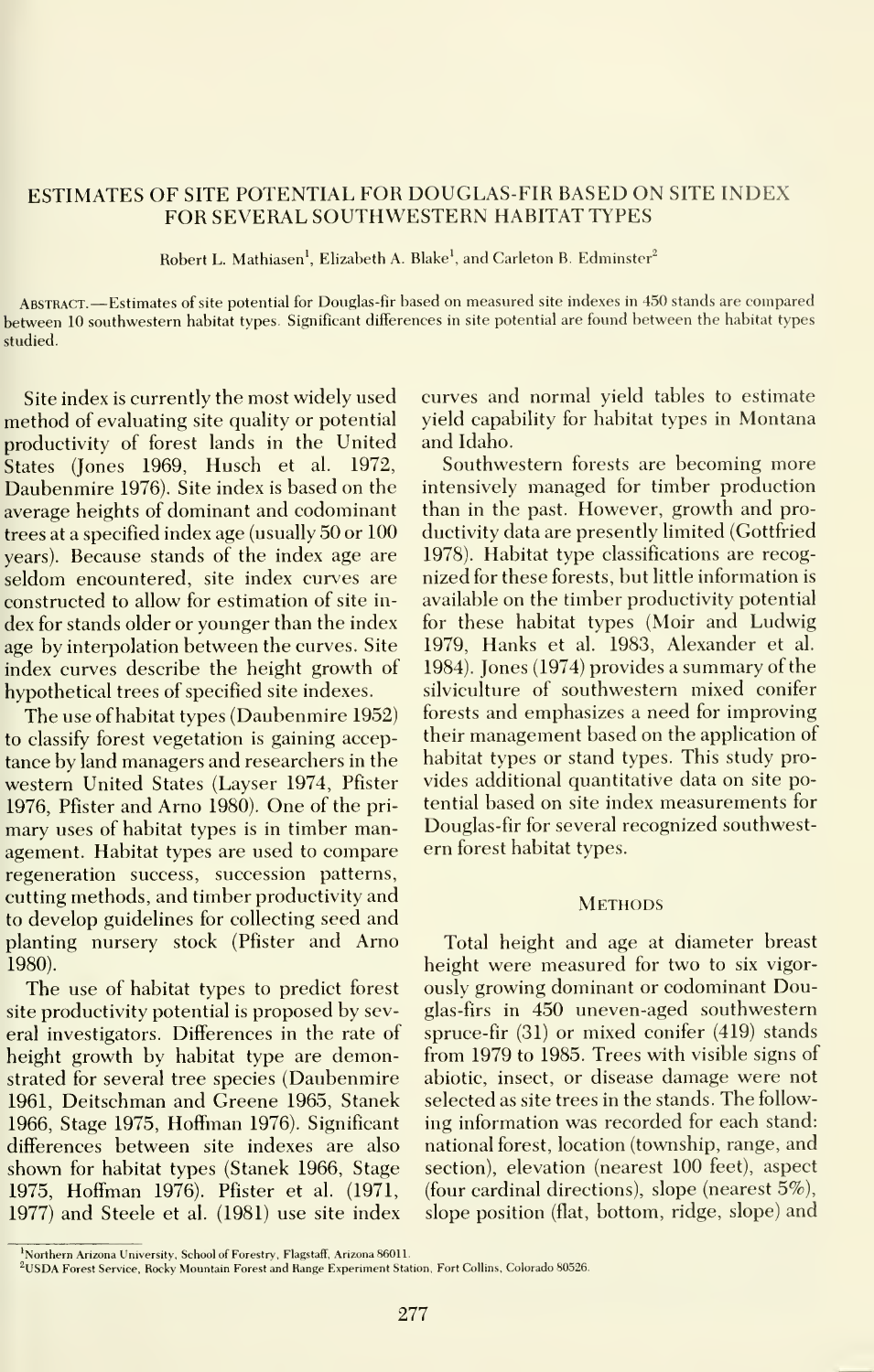Table 1. Southwestern spruce-fir and mixed conifer habitat types sampled.

| Spruce-fir Habitat Types           |                                                                          |
|------------------------------------|--------------------------------------------------------------------------|
| <b>ABLA/LIBO:</b>                  | Abies lasiocarpa/Linnaea borealis <sup>2</sup>                           |
|                                    | (Abies lasiocarpa/Vaccinium scoparium-Linnaea borealis <sup>4</sup> )    |
| <b>ABLA/EREX:</b>                  | Abies lasiocarpa/Erigeron eximius <sup>2,3</sup>                         |
|                                    | $(Ables\textit{lasiocarpa/Erigeron superbus}^4)$                         |
| <b>Mixed Conifer Habitat Types</b> |                                                                          |
| PIEN/SECA:                         | Picea engelmannii/Senecio cardamine <sup>3</sup>                         |
|                                    | (Picea pungens–Picea engelmannii/Senecio cardamine <sup>4</sup> )        |
| PIEN/EREX:                         | Picea engelmannii/Erigeron eximius <sup>3</sup>                          |
|                                    | (Picea pungens–Picea engelmannii/Erigeron superbus <sup>4</sup> )        |
| PIPU/EREX:                         | Picea pungens/Erigeron eximins <sup>2,3</sup>                            |
|                                    | $(Picea\ pungens-Pseudotsuga\ menziesii4)$                               |
| ABCO/ACGL:                         | Abies concolor/Acer glabrum <sup>1,3</sup>                               |
|                                    | $(Abies concolor-Pseudotsuga menziesii/Acer glabrum4)$                   |
| <b>ABCO/FEAR:</b>                  | Abies concolor/Festuca arizonica <sup>4.5</sup>                          |
|                                    | $(Abies concolor-Pseudotsuga menziesii/Poa fendleriana4)$                |
| ABCO/QUGA:                         | Abies concolor/Ouercus gambelii <sup>1,2,3</sup>                         |
|                                    | (Abies concolor-Pseudotsuga menziesii/Quercus gambelii <sup>4</sup> )    |
| ABCO/BERE:                         | Abies concolor/Berberis repens <sup>6</sup>                              |
|                                    | $(A \text{bies concolor-}$ Pseudotsuga menziesii/[sparse] <sup>4</sup> ) |
| <b>ABCO/EREX:</b>                  | Abies concolor/Erigeron eximius <sup>2.3</sup>                           |
|                                    | (Abies concolor–Pseudotsuga menziesii/Erigeron superbus <sup>4</sup> )   |

ALEXANDER, B G . JR . F RONCO. JR . E L FITZHUGH, AND J A LUDWIG 1984. A classsification of forest habitat types of the Lincoln National Forest, New Mexico. USDA Forest Service, Gen. Tech. Rep. RM-104, 29 pp. <sup>2</sup>DEVELICE. R L . J A LUDWIG. W H MOIR. AND F RONCO. JR In preparation. A classification of forest habitat types of northern New Mexico and southern

Colorado. USDA Forest Service, Gen. Tech. Rep. RM.

<sup>3</sup>FITZHUGH, E L , W H MOIR, J A LUDWIG, AND F RONCO Forest habitat types in the Apache, Gila, and part of the Cibola national forests, Arizona and New Mexico. In preparation.

\*MoiR, W H . AND <sup>J</sup> <sup>A</sup> Li'Dwic 1979. <sup>A</sup> classification of spruce-fir and nii.xed conifer habitat types of Arizona and New Mexico. USDA Forest Service, Res. Pap. RM-207. 47 pp.

<sup>5</sup>The Abies concolor-Pseudotsuga menziesii/Poa fendleriana habitat type originally described by Moir and Ludwig (1979) is now considered to represent a phase of the Abies concolor/Festuca arizonica habitat type described by Moir and Ludwig (1979). Personal communication with W. B. Moir, 1985.

TOUNCBLOOD. A P In press. Coniferous forest habitat types of central and southern Utah. USDA Forest Service, Gen. Tech. Rep. INT.

deviations by habitat type.

| Habitat<br>type  | Number<br>of<br>stands | Mean                            | Site<br>potential<br>class |
|------------------|------------------------|---------------------------------|----------------------------|
| PIEN/SECA        | 39                     | $91.3 \pm 9.6$ A <sup>1</sup> / | High                       |
| <b>ABCO/ACGL</b> | 69                     | $89.5 \pm 11.4$ A               | High                       |
| <b>ABCO/FEAR</b> | 25                     | $87.5 \pm 8.2$ A                | High                       |
| PIPU/EREX        | 27                     | $82.6 \pm 10.2$ B               | Moderate                   |
| <b>ABCO/EREX</b> | 52                     | $81.2 \pm 10.8$ B               | Moderate                   |
| ABCO/OUGA        | 92                     | $76.9 \pm 10.7$ B               | Moderate                   |
| PIEN/EREX        | 28                     | $76.2 \pm 17.0$ B               | Moderate                   |
| <b>ABCO/BERE</b> | 87                     | $74.5 \pm 9.6$ B                | Moderate                   |
| <b>ABLA/EREX</b> | 12                     | $73.6 \pm 10.7$ BC              | Moderate                   |
| <b>ABLA/LIBO</b> | 19                     | $67.3 \pm 14.4 \text{ C}$       | Low                        |
| <b>TOTAL</b>     | 450                    |                                 |                            |

<sup>1</sup>/ Oneway AOV, p = 0.10, Student-Newman-Kuels. Means followed by different letters are significantly different.

habitat type (Moir and Ludwig 1979, Alexander et al. 1984, Fitzhugh et al. unpublished, DeVelice et al. unpublished, Youngblood unpublished). A total of 10 habitat types were sampled (Table 1). Stands sampled were located in the Apache (216 stands), Coconino (9 stands), and Kaibab (23 stands) National

TABLE 2. Mean Douglas-fir site indexes and standard Forests, Arizona; the Carson (49 stands), Gila (9 stands), Lincoln (50 stands), and Santa Fe (58 stands) National Forests, New Mexico; and the San Juan National Forest, Colorado  $(36$  stands).

> Site indexes were determined from average height and age data for each stand using the Douglas-fir site index curves developed by Edminster and Jump (1976). Mean site index and standard deviation were calculated for each habitat type. A one-way analysis of variance, with  $p = 0.10$ , was used to compare mean site indexes among habitat types. The Student-Newman-Kuels test was applied to the analysis to show where significant differences occurred.

#### **RESULTS**

The 10 habitat types are divided into three site potential classes (high, moderate, and low) based on statistically significant differences in mean site indexes (Table 2). The PIEN/SECA (mean-91.3), ABCO/ACGL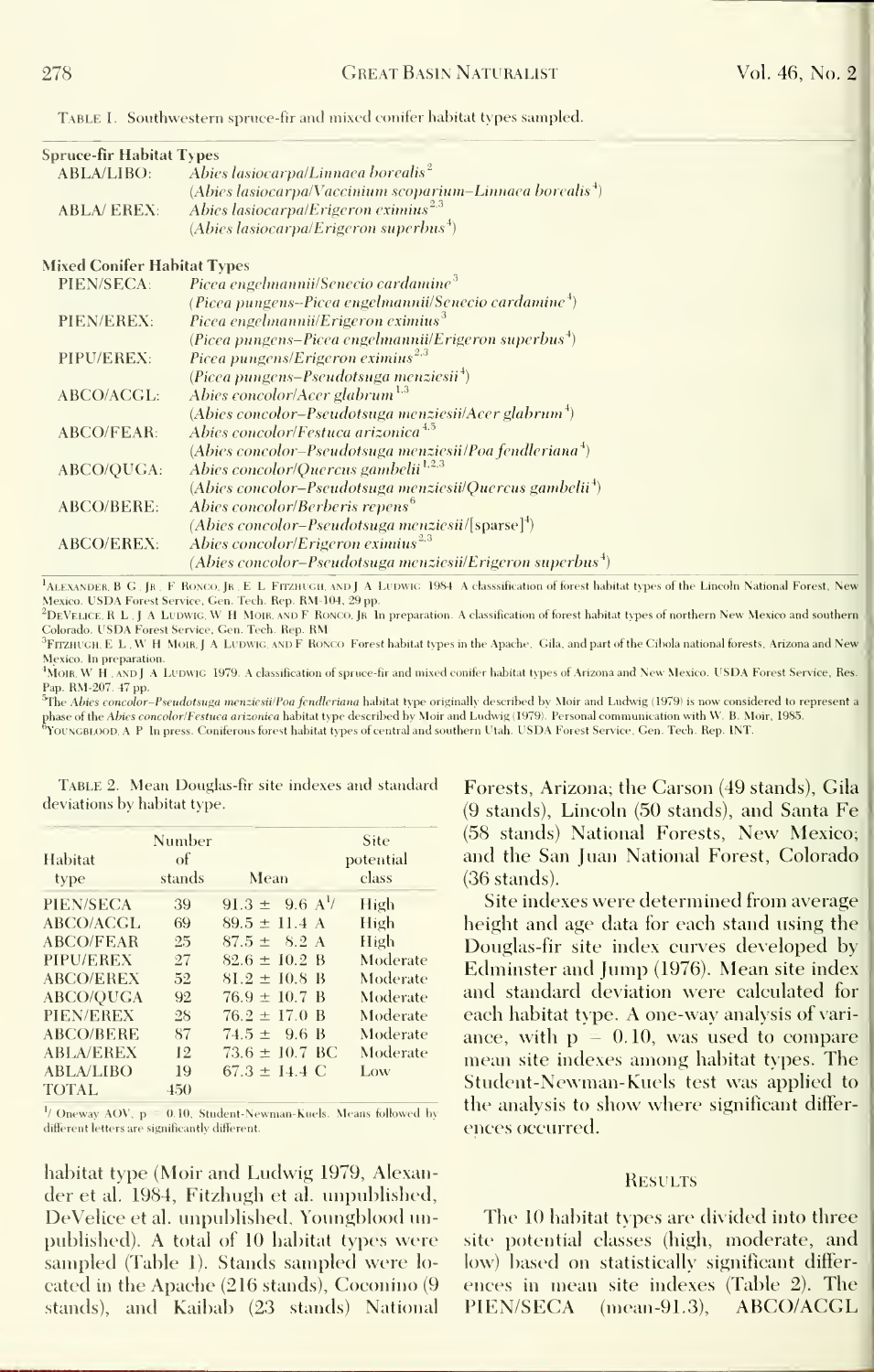(89.5), and ABCO/FEAR (87.6) habitat types are classified as high site potential habitat types for Douglas-fir. The ABLA/LIBO  $(mean-67.7)$  is classified as the low potential habitat type. The moderate site potential class includes the remaining six habitat types studied with mean site indexes ranging from 82.6 (PIPU-EREX) to 73.6 (ABLA/EREX). Mean site indexes for the ABLA/EREX and ABLA/ LIBO habitat types were not significantly different, but they were classified into different site potential classes because the mean for the ABLA/LIBO habitat type was below 70 feet.

#### **Discussion**

Site index is currently the most widely used method of evaluating site quality in the United States (Jones 1969, Husch et al. 1972). Several investigators note significant differ ences in site index between habitat types for several tree species (Stanek 1966, Roe 1967, Hoffman 1976). However, Daubenmire (1961) rejects the use of ponderosa pine site index curves for predicting potential productivity of habitat types in eastern Washington.

Our results indicate that the southwestern spruce-fir and mixed conifer habitat types sampled in this study can be grouped into three significantly different site quality classes for Douglas-fir. Hoff^man (1976) also demonstrates significant differences in Douglas-fir site index between three habitat types in central Idaho.

In their descriptions of southwestern spruce-fir and mixed conifer habitat types, Moir and Ludwig (1979) give estimates of site quality for individual tree species for several habitat types. Their estimates are based on site index and height-age data. Our site index data supports Moir and Ludwig's site quality estimates for Douglas-fir in the PIEN/SECA (high potential), PIEN/EREX and PIPU/ EREX (moderate potential) and the ABCO/ BERE (usually moderate potential) habitat types. Our data also confirm their suggestion that the ABCO/ACGL habitat type has high Douglas-fir height growth potential.

Moir and Ludwig (1979) interpret heights of 75-100 feet in 100 years (breast height age) for the fastest growing Douglas-firs in the ABCO/QUGA habitat type to represent poor to moderate site quality, whereas we interpret these data as representing moderate to high site quality for the Southwest. Our site index data for this habitat type basically corre spond to that of Moir and Ludwig's, except the range of site indexes is wider in our study.

Moir and Ludwig (1979) do not present Douglas-fir site quality estimates for three of the habitat types sampled in this study. Based on our site index data, site quality for Douglas-fir is moderate for the ABCO/EREX and ABLA/EREX habitat types and high for the ABCO/FEAR habitat type.

Several investigators discuss the difficulties of using site index for estimating site potential in uneven-aged stands (Stage 1963, Jones 1969, Curtis 1976, Daubenmire 1976). Steele et al. (1981, 1983) use site indexes and normal yield tables to estimate productivity potential for habitat types in Montana and Idaho. However, normal yield tables for Douglas-fir in the Southwest are not available, and we do not feel the use of yield tables from other regions would be valid for the Southwest. The devel opment of separate site curves for different habitat types should improve the accuracy of site index as an estimate of site quality. However, this approach may not solve the prob lems related to using site index in unevenaged stands such as early suppression of shade tolerant species (Vincent 1961, Curtis 1976). We agree with the suggestion of Steele et al. (1983) that the development and subsequent validation of growth and yield simulation models using growth coefficients based on habitat types (Stage 1973, 1975) will improve productivity estimates for habitat types.

#### Literature Cited

- ALEXANDER, B. G., F. RONCO, L. FITZHUGH, AND J. LUDwig. 1984. A classification of forest habitat types of the Lincoln National Forest, New Mexico. USDA Forest Service, Gen. Tech. Rep. RM-104. 29 pp.
- CURTIS, R. O. 1976. Uneven-aged silviculture and management in the United States. USDA Forest Service, Proceedings of In-Service Workshops, Morgantown. West Virginia, and Redding, California, Timber Management Research, Washington, D<sub>C</sub>
- DAUBENMIRE, R. 1952. Forest vegetation of northern Idaho and adjacent Washington, and itsbearing on the concepts of vegetation classification. Ecol. Monogr. 22: 301-330.
- 1961. Vegetative indicators of rate of height growth in ponderosa pine. For. Sci. 7: 24-34.
- 1976. The use of vegetation in assessing the productivity of forest lands. Bot. Review 42: 115-143.